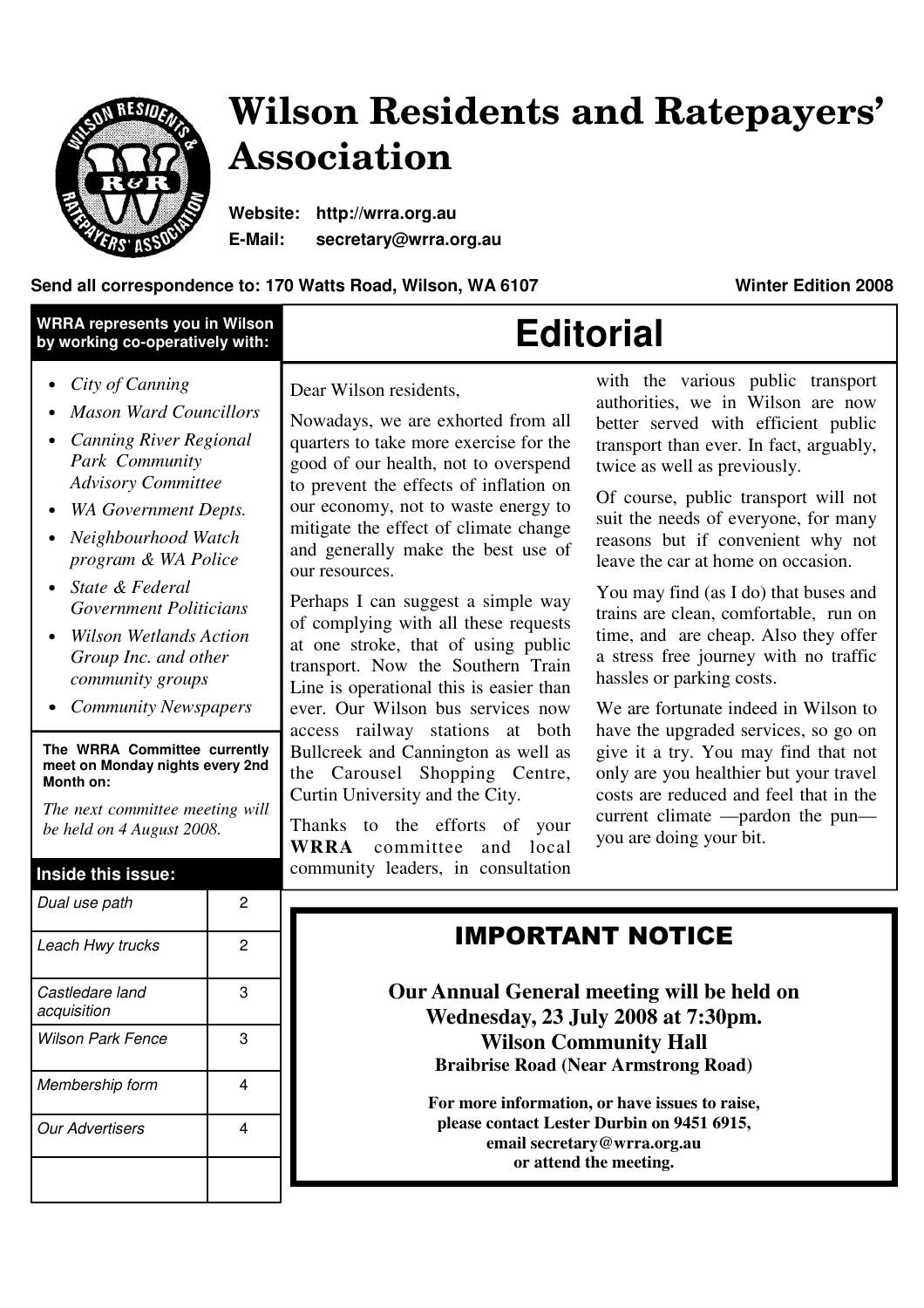PAGE 2 WILSON RESIDENTS AND RATEPAYERS ASSOCIATION

## **DUAL USE PATH** By Geoff Rees

After several years of lobbying by **WRRA**, the Dept. of Environment and Conservation (DEC) have constructed the dual use path from the Riverton Bridge Kiosk along the northern edge of the Canning River Regional Park to the western end of Watts Road.

 It is hoped that this work, which is jointly funded by DEC and the Canning City Council, is the first stage of foreshore development works which will provide Wilson residents with access to the Canning River foreshore and recreational lands, by the eventual completion of a pathway along the entire northern side of the Canning River to connect with the network of dual use pathways that currently exist on the southern side.

Planning for stages two and three of this

work is continuing with a view to extend the pathway from Watts Road along the rear of Surrey Road properties to a broadwalk through the Park's wetlands and on sto Canning River Gardens / Bow Street as Stage two. Construction of this work, as DEC spokesperson, Jacinta Overman advised, is subject to native title, environmental and community approvals.

 Stage three, which involves extension of the dual use path from Bow Street through designated park land to the Eco-Centre, is subject to land tenure issues, which although identified as a 'high priority item' under the Canning River Regional Park Management Plan 1997-2007, may still be years away pending resolution of land ownership issues by State Government.

### LEACH HIGHWAY TRUCKS UPDATE By Lester Durbin

**WRRA** and most Wilson residents were very disappointed when, just prior to the parliamentary Easter Recess, a shock announcement was made by the Minister that truck length restrictions were not to be reduced to 12.5 metres as we had been previously led to believe but would be limited to 19 metres. Apparently, this also came as a surprise to Main Roads as the signage had already been installed indicating 12.5 metres.

**WRRA** immediately wrote to Ben Wyatt, MLA, Victoria Park and Riverton MLA Tony McRae, expressing our displeasure with the decision. The commitment to remove heavy freight trucks from the Leach Highway east of the Freeway was made by the then Premier, Geoff. Gallop and Tony McRae in February 2005.

**WRRA** therefore feel that the restriction to 19 metres, is a further betrayal of the State's re-election commitment. Also the announcement coming just prior to Easter week-end, which offered a 4 day break, was an attempt to deflect and avoid immediate public criticism / displeasure.

The replies were a classic exercise in obfuscation and of course denied any question of broken undertakings, at the same time making no effort to explain why Main Roads had installed signage of 12.5 metres if this was not the original intention. In fairness both replies indicated that the 19 metre restriction now in force is but Stage One, implying that there will be subsequent stages and further restrictions but does not state so with any clarity.

**WRRA** will pursue this matter with vigour, in the hope that in time, Leach Highway which divides our suburb will be free of the danger from large trucks and the noise/ pollution that accompany them.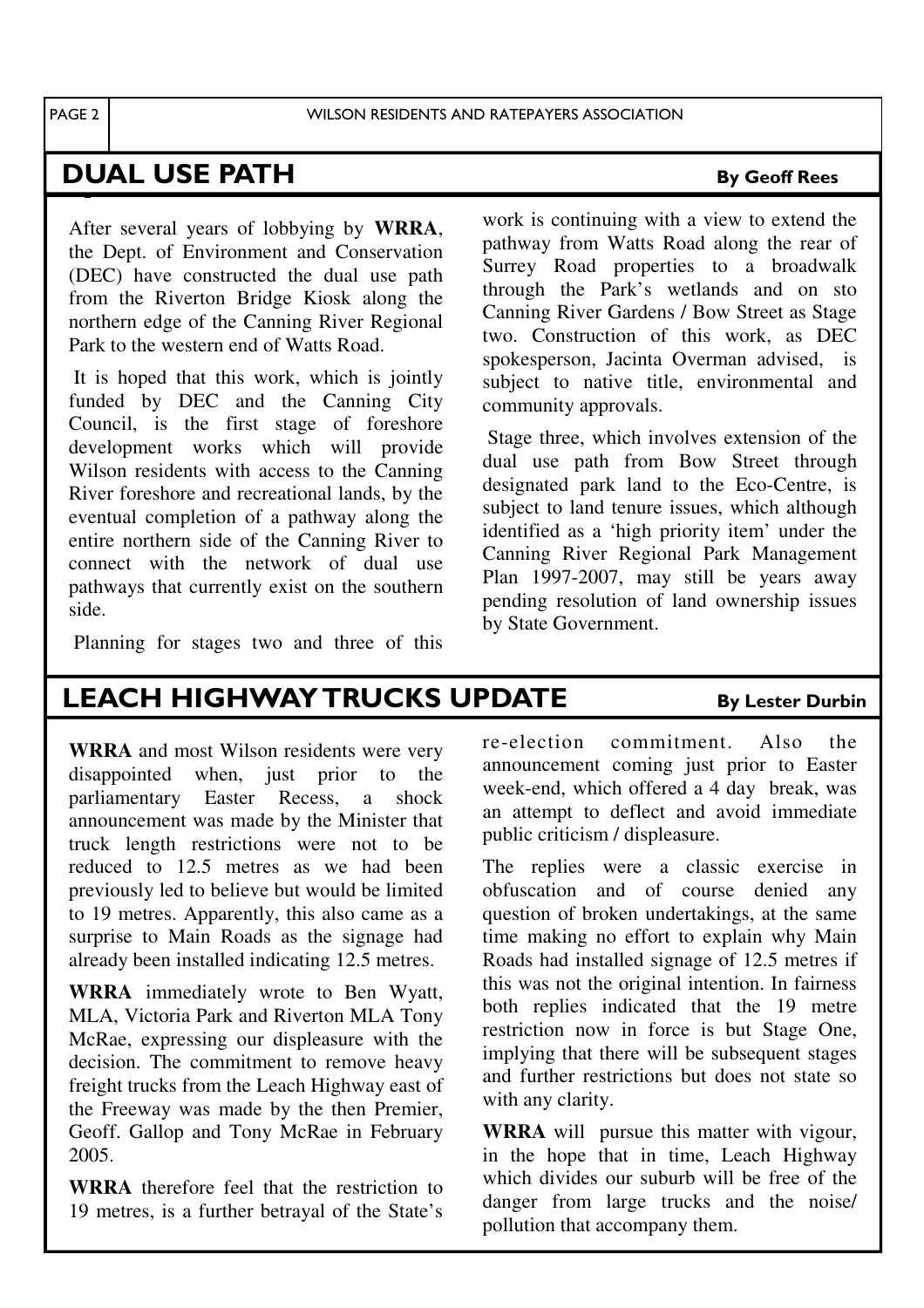### CANNING RIVER REGIONAL PARK - LAND ACQUISITION By Geoff Rees

**WRRA**'s committee and representatives of the Wilson Wetlands Action Group Inc., Castledare Miniature Railway and more recently Wilson Parish Council, have been lobbying the State Government to resolve the long standing issue of acquisition of the remaining privately owned lands that lie within the designated boundary of the Canning River Regional Park (CRRP).

The Ministry for Planning determined the Parks's boundary based on the proposal put forward by the former State Planning Commission in 1989 and was reiterated under the CRRP Management Plan of 1997-2007. However despite the best efforts of successive Governments and your local community groups, all efforts to-date have failed to conclude ownership of all gazetted lands within the Park.

Timely security of tenure of all park land is essential. Without ownership, sections of the park cannot receive funding for protection of the environment from State and Federal Governments, nor can any Government or the voluntary organisations work the private land<br>areas without a very close working areas without a very close working relationship with the owners. Corporate support for development of surrounding facilities such as the miniature railway and public parking/picnic areas is difficult, if not impossible, to attract.

A letter outlining our community's concern and requesting that the State Government take a more proactive role in negotiating settlement of the remaining privately owned land within the CRRP boundary was forwarded to our local MLA, Mr. Ben Wyatt, in late November 2007. Since then Ben Wyatt has made several efforts to progress this matter, including a meeting at Parliament House on 7 May 2008, at which all parties concerned were scheduled to attend. However, it was disappointing that representatives from the Dept of Planning and Infrastructure failed attend.

Ben Wyatt has subsequently advised that a further meeting involving all concerned will be held within the near future. We look forward to a timely resolution of this issue and the vesting of CRRP lands in the hands of the appropriate management agencies.

### WILSON RECREATION PARK FENCING By Rob Marshall

Following requests from some local residents and organisations, **WRRA** committee has recently requested the City of Canning to remove the perimeter fence of the Wilson Recreation Park.

**WRRA** recognises that with the recent opening of the Kent Street Eco-Centre and publicity for the nearby Kent Street Weir Park and Castledare Miniature Railway it will create an increase in the number of visitors. We also understand that the fence is not required as a condition of play for the soccer club and that bollards similar to others in the park would have to be erected to stop vehicle access to the area.

Although there is a gated access to the Park near the Kent Street Playground, **WRRA** felt that removal of the fence would give easier public access to the park, encourage ball games to be played in a safe manner away from picnicing visitors and visually enhance the area.

We shall continue to pursue this matter with a view to bringing it to conclusion before the summer.

PAGE 3